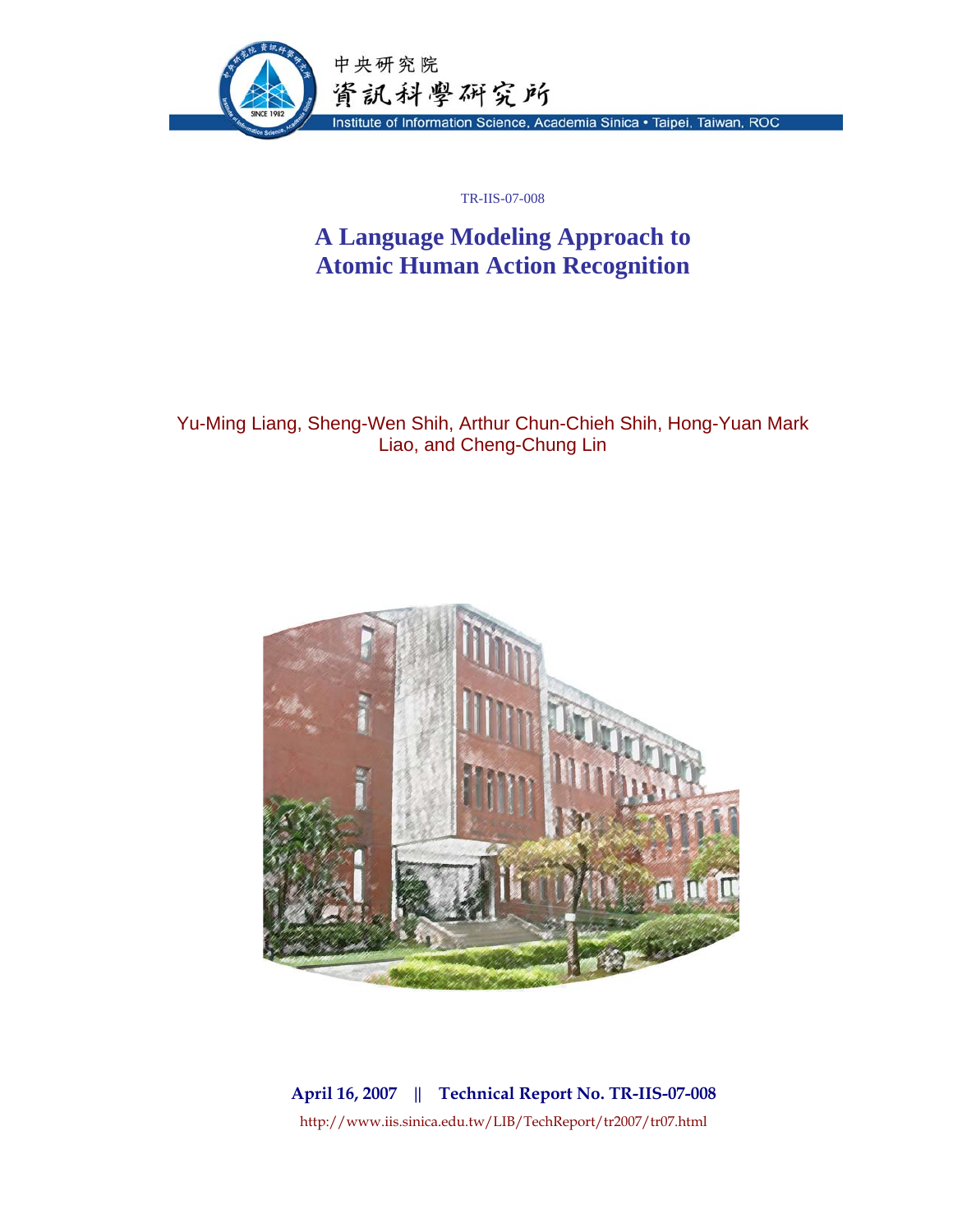# A Language Modeling Approach to Atomic Human Action Recognition Yu-Ming Liang<sup>a</sup>, Sheng-Wen Shih<sup>b</sup>, Arthur Chun-Chieh Shih<sup>c</sup>, Hong-Yuan Mark Liao<sup>a,c</sup>, and Cheng-Chung Lin<sup>a</sup>

a Department of Computer Science,

National Chiao Tung University, Hsinchu 300, Taiwan

ulin@iis.sinica.edu.tw

<sup>b</sup>Department of Computer Science and Information Engineering, National Chi Nan University, Puli, Nantou 545, Taiwan swshih@ncnu.edu.tw c Institute of Information Science, Academia Sinica, Nankang, Taipei 115, Taiwan {arthur, liao}@iis.sinica.edu.tw

#### **Abstract**

Visual analysis of human behavior has generated considerable interest in the field of computer vision because it has a wide spectrum of potential applications. A human behavior analysis system must address three main tasks: object detection, human tracking, and understanding behavior. In this paper, we propose a language modeling framework for handling the third task. The framework is comprised of two modules: a posture labeling module, and an atomic action learning and recognition module. A posture template selection algorithm is developed based on a modified shape context matching technique. The posture templates form a codebook that is used to convert input posture sequences into training symbol sequences or recognition symbol sequences. Finally, a variable-length Markov model technique is applied to learn and recognize the input symbol sequences of atomic actions. Experiments on real data demonstrate the efficacy of the proposed system.

# **1. Introduction**

In recent years, visual analysis of human behavior has generated considerable interest in the field of computer vision because it has a wide spectrum of potential applications, such as smart surveillance [5], human computer interfaces [18], content-based retrieval [12], and virtual reality [21]. Comprehensive surveys of related work can be found in [1, 8, 20]. Wang et al. pointed out that a human behavior analysis system needs to address two low-level processes, namely human detection and tracking, and a high-level process of understanding human behavior [20]. While the low-level processes have been studied extensively, the high-level process has received less attention. Since the human body is an articulated object with many degrees of freedom, inferring a body posture from a single 2-D image is usually an ill-posed problem. Providing a sequence of images might help solve the ambiguity of behavior recognition. However, to integrate the information extracted from the images, it is essential to find a model that can effectively formulate the spatial-temporal characteristics of human actions. Note that if a continuous human posture can be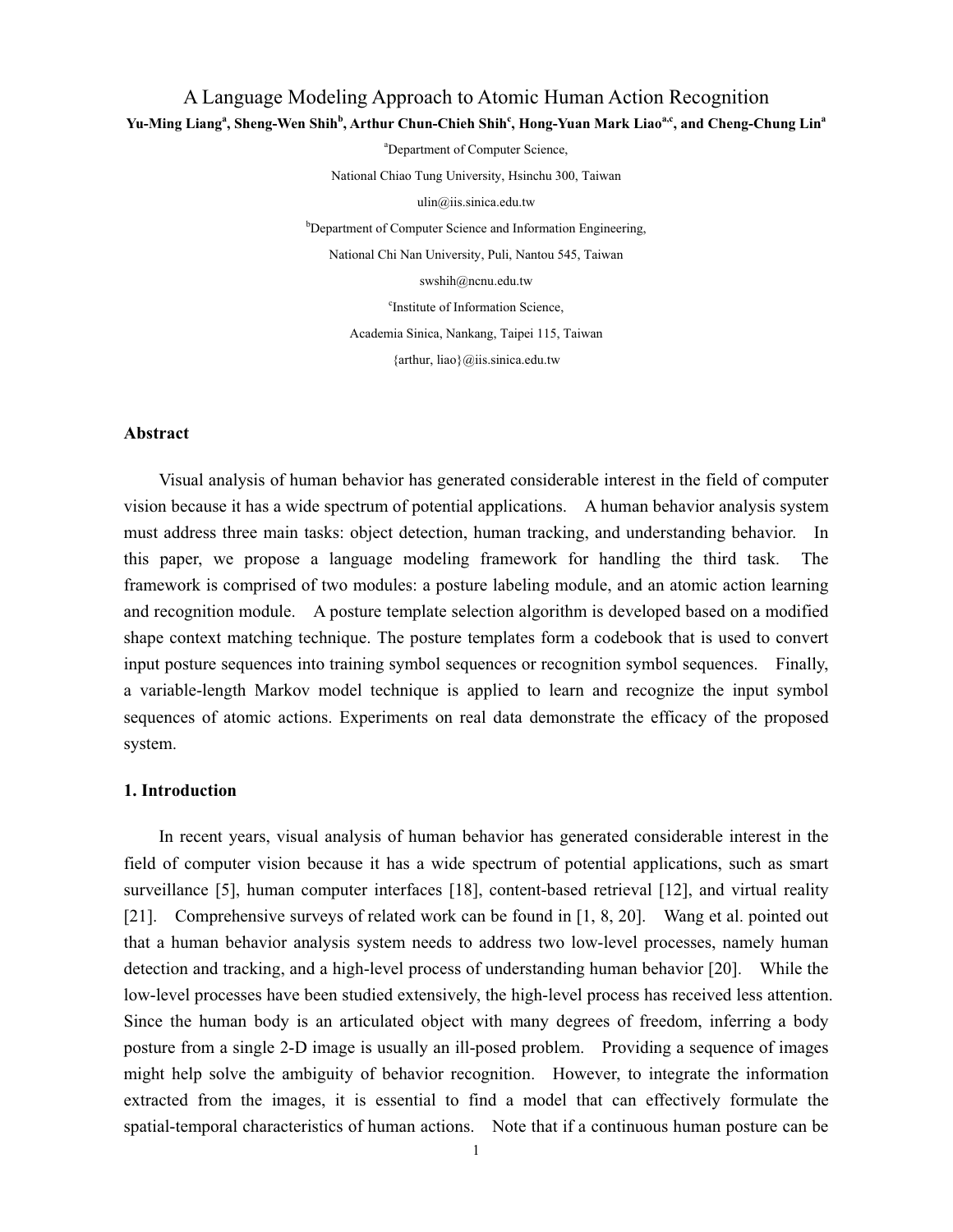quantized into a sequence of discrete postures, each one can be regarded as a letter of a specific language. Consequently, an atomic action composed of a short sequence of discrete postures, which indicates a unitary and complete human movement, can be regarded as a verb of that language. Sentences and paragraphs that describe human behavior can then be constructed, and the semantic description of a human action can be determined by a language modeling approach.

In a natural language, the most informative word of a sentence is usually its verb. Because an atomic action acts the verb of a sentence in a natural language, it is vital to recognize each atomic action in order to transform an input video sequence into semantic-level descriptions. Therefore, understanding human behaviors involves two key issues: 1) how to segment the input video into clips of atomic actions; and 2) how to recognize each segmented atomic action. Automatic segmentation of atomic actions is a popular research topic; a detailed survey of related research can be found in [4]. In this paper, we focus on the problem of automatic action recognition by using a language modeling approach to bridge the semantic gap between an atomic action sequence and a verb.

Language modeling [11, 17], a powerful tool for dealing with temporal ordering problems, has been applied in many fields, such as speech recognition [11], handwriting recognition [19], and information retrieval [6]. In this paper, we consider its application to the analysis of human behavior. A number of approaches have been proposed thus far. For example, Bobick and Ivanov [3] and Ogale et al. [13] used context-free grammars to model human actions, while Park et al. employed hierarchical finite state automata to recognize human behavior [14]. In [22, 23], hidden Markov models (HMM) were applied to human action recognition. This particular language modeling technique is useful for both human action recognition and human action sequence synthesis. Galata et al. utilized variable-length Markov models (VLMM) to characterize human actions [7], and showed that VLMMs trained with motion-capture data or silhouette images can be used to synthesize human action animations. Existing language modeling approaches for behavior analysis can be categorized into two classes: deterministic algorithms [3, 13, 14] and stochastic algorithms [7, 22, 23]. Since the latter have higher degrees of freedom than the former, they are suitable for a wider range of applications. Currently, the HMM is the most popular stochastic algorithm for language modeling because of its versatility and mathematical simplicity. However, since the states of a HMM are not observable, encoding high-order temporal dependencies with this model is a challenging task. There is no systematic way to determine the topology of a HMM or even the number of its states. Moreover, the training process only guarantees a local optimal solution; thus, the training result is very sensitive to the initial values of the parameters. On the other hand, since the states of a VLMM are observable, its parameters can be estimated easily given sufficient training data. Consequently, a VLMM can capture both long-term and short-term dependencies efficiently because the amount of memory required for prediction is optimized during the training process. However, thus far, the VLMM technique has not been applied to human behavior recognition directly because of two limitations: 1) it cannot handle the dynamic time warping problem, and 2) it lacks a model for observing noise.

In this research, we propose a hybrid framework of VLMM and HMM that retains the models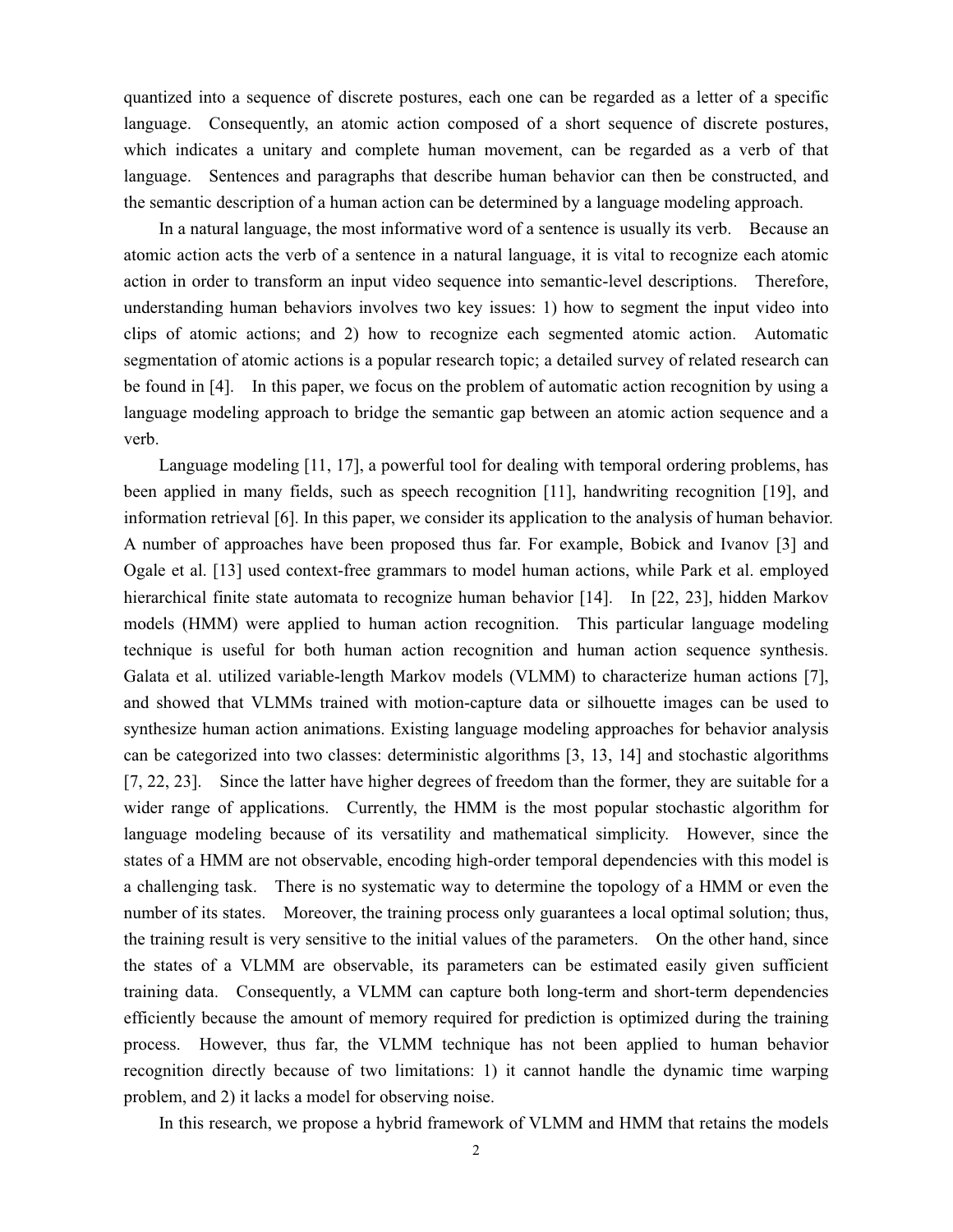advantages, while avoiding their drawbacks. The framework is comprised of three modules: a posture labeling module, a VLMM atomic action learning module, and a recognition module. First, a posture template selection algorithm is developed based on a modified shape context technique. The selected posture templates constitute a codebook, which is used to convert input posture sequences into discrete symbol sequences for subsequent processing. Then, the VLMM technique is applied to learn the symbol sequences that correspond to atomic actions. This avoids the problem of learning the parameters of a HMM. Finally, the learned VLMMs are transformed into HMMs for atomic action recognition. Thus, an input posture sequence can be classified with the fault tolerance property of a HMM.

The remainder of this paper is organized as follows. In Section 2, we introduce the theory of VLMM. The proposed approach is described in Section 3, and the experiment results are detailed in Section 4. Then, in Section 5, we present our conclusions.

#### **2. Variable Length Markov Model**

A variable length Markov model technique [7, 10, 16] is frequently applied to language modeling problems because of its powerful ability to encode temporal dependencies. As shown in Fig. 1, a VLMM can be regarded as a probabilistic finite state automaton (PFSA)  $\Lambda = (S, V, \tau, \gamma, \pi)$  [16], where

- *S* denotes a finite set of model states, each of which is uniquely labeled by a symbol string representing the memory of a conditional transition of the VLMM,
- $\bullet$  *V* denotes a finite observation alphabet,
- $\bullet$   $\tau: S \times V \to S$  is a state transition function such that  $\tau(s_i, v) \to s_i$ ,
- $\gamma: S \times V \to [0,1]$  represents the output probability function with  $\forall s \in S$ ,  $\sum_{v \in V} \gamma(s, v) = 1$ , and
- $\pi: S \to [0,1]$  is the probability function of the initial state that will satisfy  $\sum_{s \in S} \pi(s) = 1$ .





Figure 1. An example of a VLMM Figure 2. The PST for constructing the PFSA shown in Figure 1

The topology and the parameters of a VLMM can be learned from training sequences by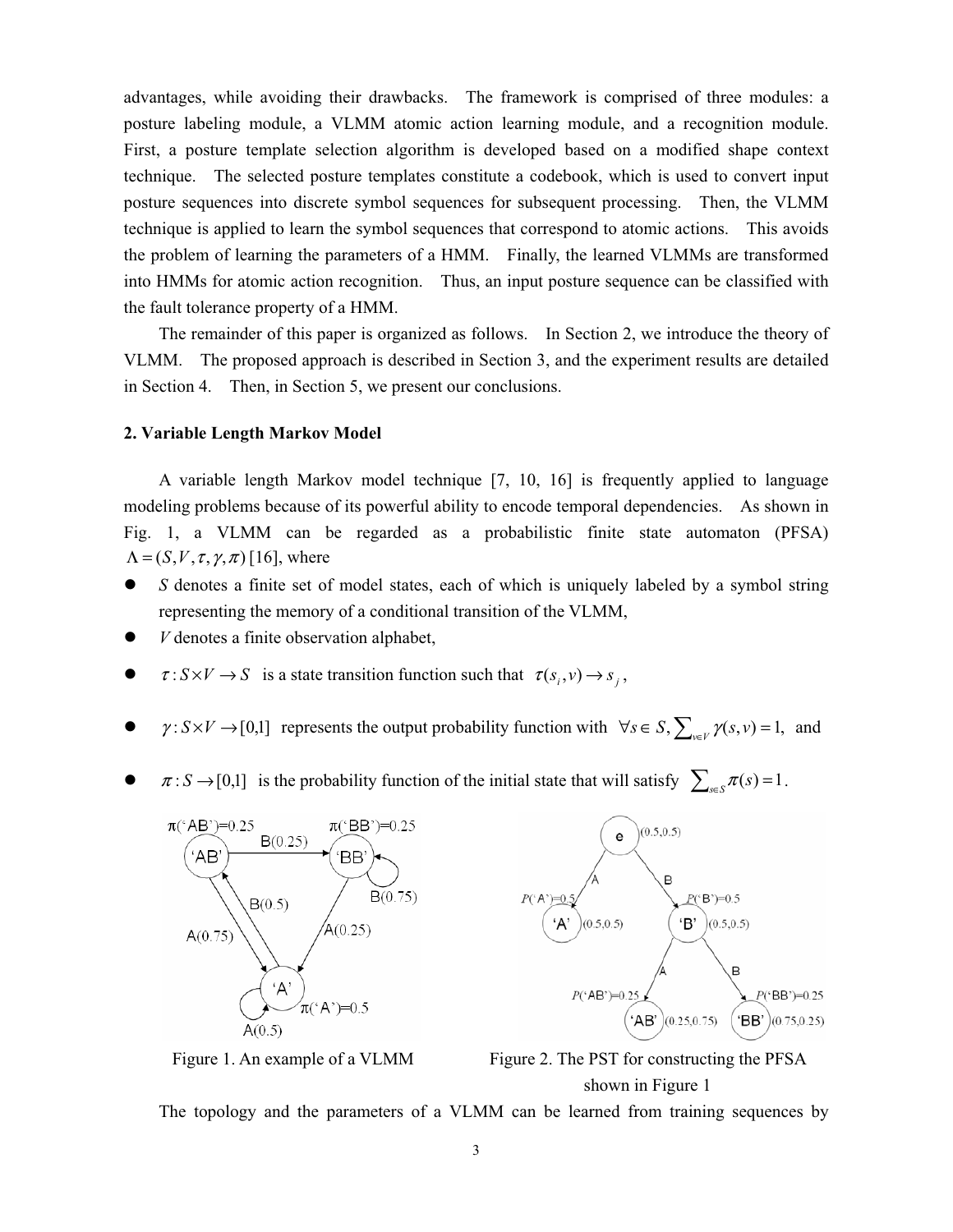optimizing the amount of memory required to predict the next symbol. Usually, the first step of constructing a PFSA involves constructing a prediction suffix tree (PST) [16]. A prediction suffix tree *T* over *V* is a tree of degree  $|V|$ . Figure 2 depicts the PST constructed from an observation sequence generated by the VLMM shown in Fig. 1. Except for the root node, each node of the PST represents a non-empty symbol string, and each parent node represents the longest suffix tree of its child nodes. In addition,  $P(v | s)$  is the output probability distribution of the next symbol

*v* of each node *s* that satisfies  $\sum_{v \in V} P(v | s) = 1$ . The output and prior probabilities can be derived

from the training symbol sequences as follows

$$
P(v \mid s) = \frac{N(sv)}{N(s)},\tag{1}
$$

$$
P(s) = \frac{N(s)}{N_0},\tag{2}
$$

where  $N(s)$  is the number of occurrences of string *s* in the training symbol sequences, and  $N_0$ denotes the size of the training symbol sequences.

To optimize the amount of memory required to predict the next symbol, it is necessary to determine when the PST growing process should be terminated. Assume that *s* is a node with the output probability  $P(v|s)$ , and  $v's$  is its child node with the output probability  $P(v|v's)$ . We choose a termination criterion in order to avoid degrading the prediction performance of the reconstructed VLMM. Note that if the child node's output probability  $P(v | v's)$  used to predict the next symbol, *v*, is significantly better than the output probability  $P(v|s)$  of the parent node, the child node is a deemed better predictor than the parent node; therefore, the PST should be grown to include the new child node. However, if the inclusion of a new child node does not improve the prediction performance significantly, the new child node should be discarded. Usually, the weighted Kullback-Lievler (KL) divergence is applied to measure the statistical difference between the probabilities  $P(v|v's)$  and  $P(v|s)$  as follows:

$$
\Delta H(v's, s) = P(v's) \sum_{v} P(v | v's) \log \frac{P(v | v's)}{P(v | s)}.
$$
\n(3)

If  $\Delta H(v's, s)$  is greater than a given threshold, the node  $v's$  is added to the tree. In addition to the KL divergence criterion, a maximal-depth constraint of the PST is imposed to further limit the PST's size. The PST contains all the information required to construct a PSFA, as shown in Figures 1 and 2. The procedure for transforming a PST into its corresponding VLMM is described in [16]. After a VLMM has been trained, it is used to predict the next input symbol according to a variable number of previously input symbols. In general, a VLMM decomposes the probability of a string of symbols,  $O = O_1 O_2 ... O_T$ , into the product of conditional probabilities as follows:

$$
P(O \mid \Lambda) = \prod_{j=1}^{T} P(o_j \mid o_{j-d_j} \cdots o_{j-1}, \Lambda), \tag{4}
$$

where  $o_j$  is the *j*-th symbol in the string and  $d_j$  is the amount of memory required to predict the symbol *oj*.

The goal of VLMM recognition is to find the VLMM that best interprets the observed string of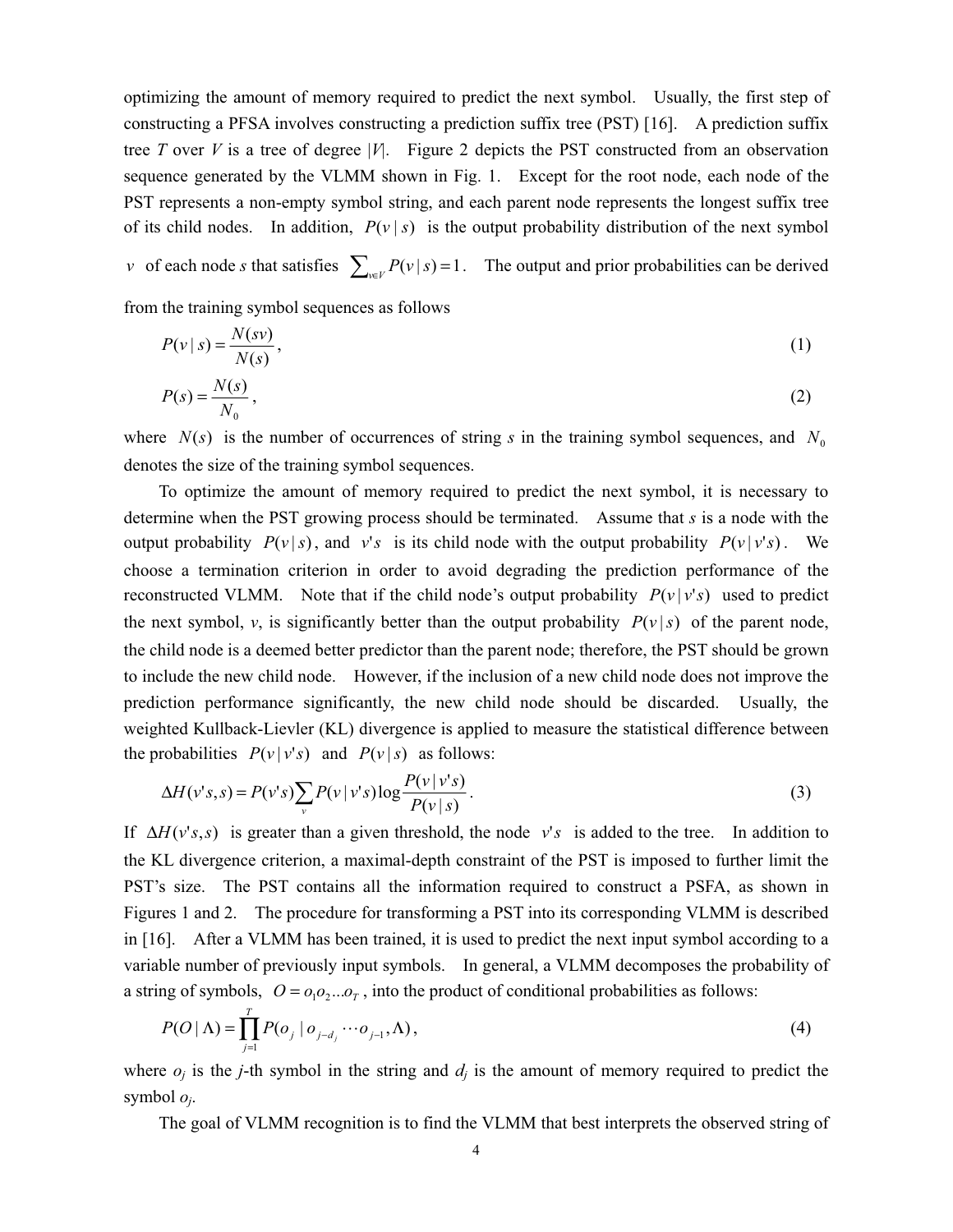symbols,  $O = o_1 o_2 ... o_T$ , in terms of the highest probability. Therefore, the recognition result can be determined as model  $i^*$  as follows:

$$
i^* = \arg\max_i P(O \mid \Lambda_i). \tag{5}
$$

This method works well for natural language processing. However, since natural language processing and human behavior analysis are inherently different, two problems must be solved before the VLMM technique can be applied to atomic action recognition. First, as noted in Section 1, the VLMM technique cannot handle the dynamic time warping problem; hence VLMMs cannot recognize atomic actions when they are performed at different speeds. Second, the VLMM technique does not include a model for observing noise, so the system is less tolerant of image preprocessing errors. We describe our solutions to these two problems in the next section.

# **3. The Proposed Method for Atomic Action Recognition**

The proposed method comprises two phases: 1) posture labeling, which converts a continuous human action into a discrete symbol sequence; and 2) application of the VLMM technique to learn and recognize the constructed symbol sequences. The two phases are described below.

#### *3.1 Posture labeling*

To convert a human action into a sequence of discrete symbols, a codebook of posture templates must be created as an alphabet to describe each posture. Although the codebook should be as complete as possible, it is important to minimize redundancy. Therefore, a posture is only included in the codebook if it cannot be approximated by existing codewords, each of which represents a human posture. In this work, a human posture is represented by a silhouette image, and a shape matching process is used to assess the difference between two shapes. Figure 3 shows the block diagram of the proposed posture labeling process. First, a low-level image processing technique is applied to extract the silhouette of a human body from each input image. Then, the codebook of posture templates computed from the training images is used to convert the extracted silhouettes into symbol sequences. Shape matching and posture template selection are the most important procedures in the posture labeling process. These are discussed in the following subsections.



Figure 3. Block diagram of the proposed posture labeling process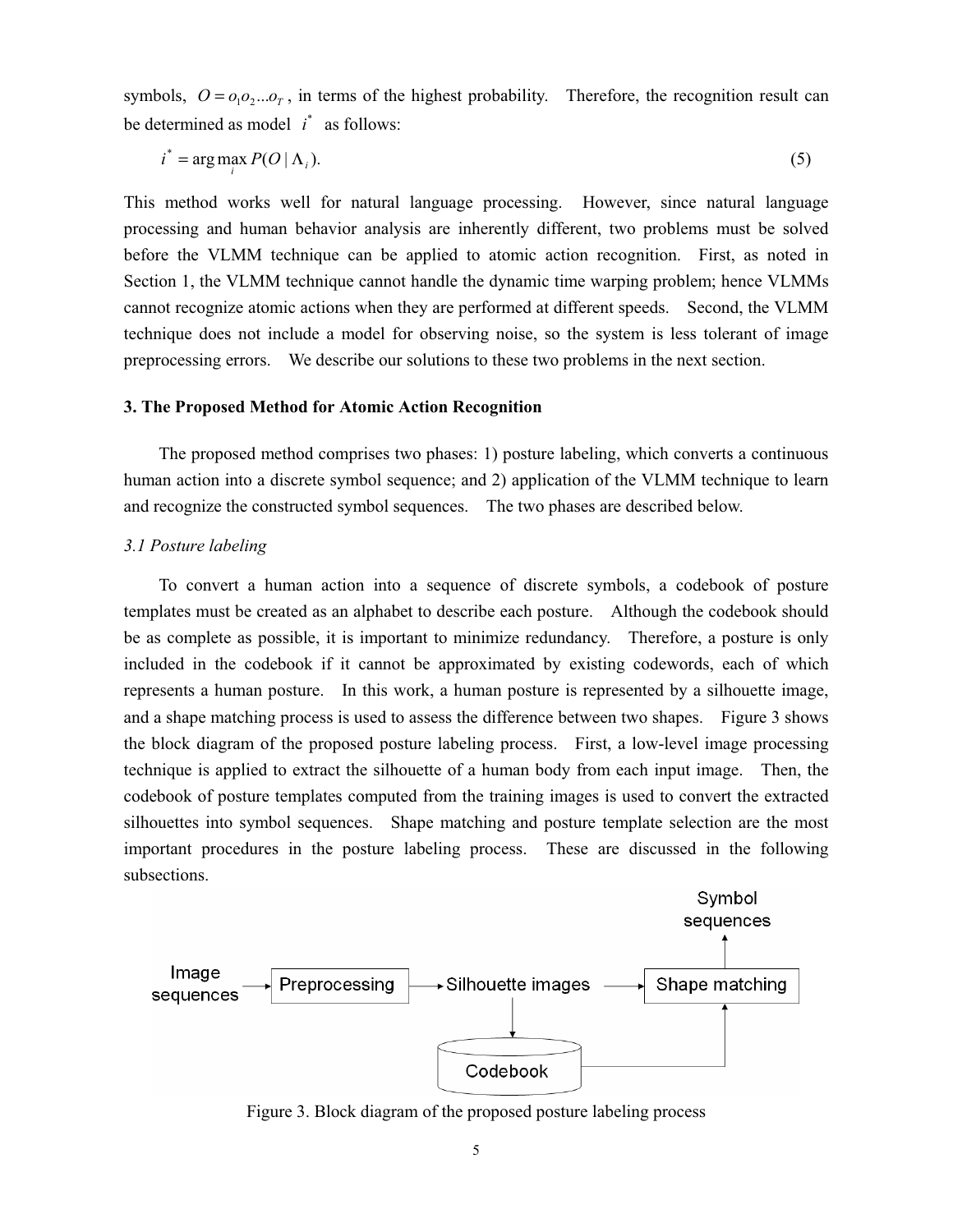#### *3.1.1 Shape matching with a modified shape context technique*

We modified the shape context technique proposed by Belongie et al. [2] to deal with the shape matching problem. In the original shape context approach, a shape is represented by a discrete set of sampled points,  $P = \{p_1, p_2, ..., p_n\}$ . For each point  $p_i \in P$ , a coarse histogram  $h_i$  is computed to define the local shape context of  $p_i$ . To ensure that the local descriptor is sensitive to nearby points, the local histogram is computed in a log-polar space. An example of shape context computation and matching is shown in Fig. 4.



Figure 4. Shape context computation and matching: (a) and (b) show the sampled points of two shapes; and (c)-(e) are the local shape contexts corresponding to different reference points. A diagram of the log-polar space is shown in (f), while (g) shows the correspondence between points computed using a bipartite graph matching method.

Assume that  $p_i$  and  $q_j$  are points of the first and second shapes, respectively. The shape context approach defines the cost of matching the two points as follows:

$$
C(p_i, q_j) = \frac{1}{2} \sum_{k=1}^{K} \frac{[h_i(k) - h_j(k)]^2}{h_i(k) + h_j(k)},
$$
\n(6)

where  $h_i(k)$  and  $h_j(k)$  denote the *K*-bin normalized histograms of  $p_i$  and  $q_j$ , respectively. Shape matching is accomplished by minimizing the following total matching cost:

$$
H(\pi) = \sum_{i} C(p_i, q_{\pi(i)}), \tag{7}
$$

where  $\pi$  is a permutation of 1, 2, ..., *n*. Due to the constraint of one-to-one matching, shape matching can be considered as an assignment problem that can be solved by a bipartite graph matching method.

Although the shape context matching algorithm usually provides satisfactory results, the computational cost of applying it to a large database of posture templates is so high that is not feasible. To reduce the computation time, we only compute the local shape contexts at certain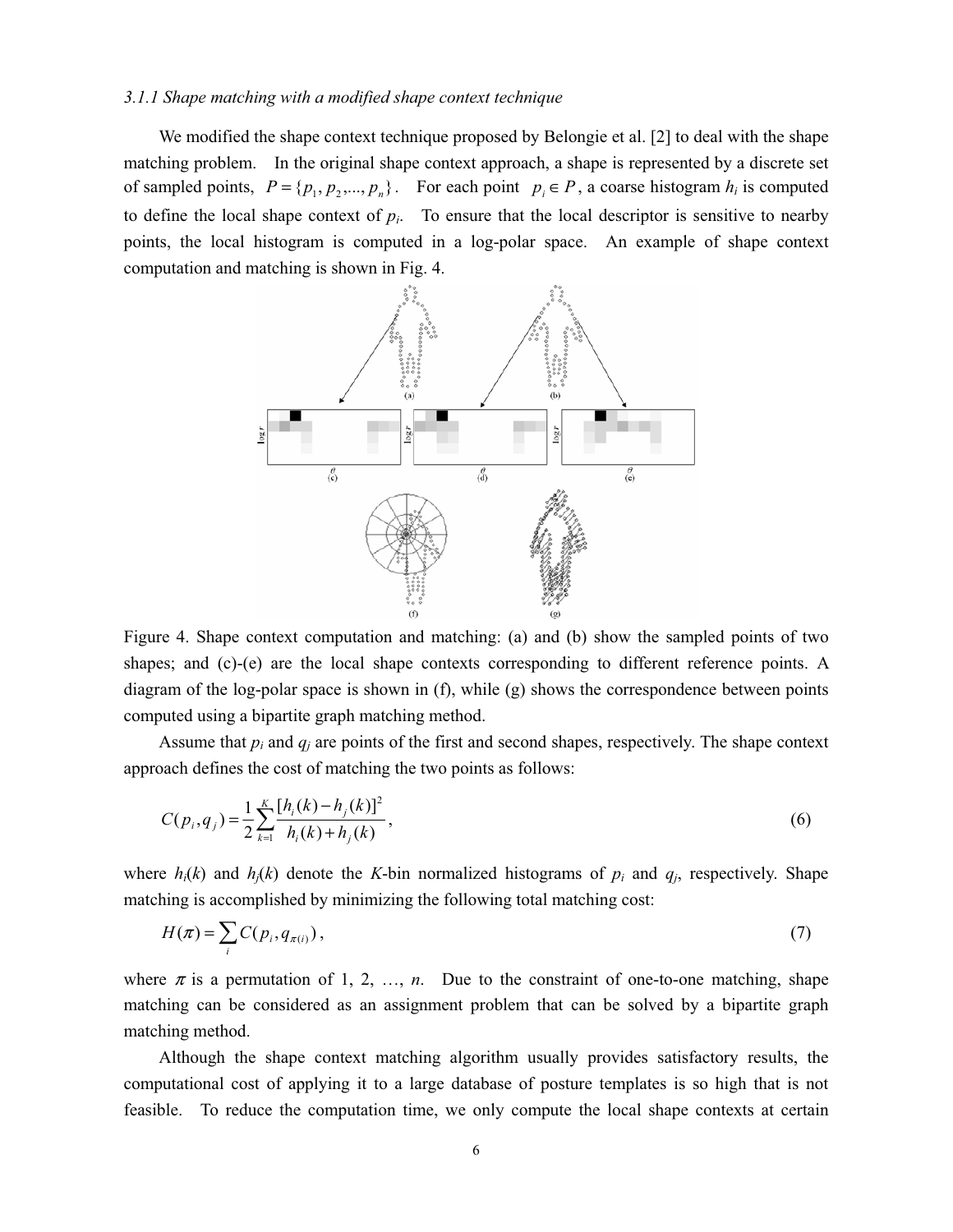critical reference points, which should be easily and efficiently computable, robust against noise, and critical to defining the shape of the silhouette. Note that the last requirement is very important because it helps preserve the informative local shape context. In this work, the critical reference points are selected as the vertices of the convex hull of a human silhouette. Shape matching based on this modified shape context technique is accomplished by minimizing the total cost of the matching modified in Equation (7) as follows:

$$
H'(\pi) = \sum_{j \in \Lambda} C(p_j, q_{\pi(j)}), \qquad (8)
$$

where *A* is the set of convex hull vertices. An example of convex hull-shape contexts matching is shown in Fig. 5. There are three important reasons why *convex hull-shape contexts* (CSC) can deal with the posture shape matching problem effectively. First, since the number of convex hull vertices is significantly smaller than the number of whole shape points, the computation cost can be reduced substantially. Second, convex hull vertices usually include the tips of human body parts; hence they can preserve more salient information about the human shape, as shown in Fig. 5(a). Third, even if some body parts are missed by human detection methods, the remaining convex hull vertices can still be applied to shape matching due to the robustness of computing the convex hull vertices, as shown in Fig. 5.



Figure 5. Convex hull-shape contexts matching: (a) and (b) show the convex hull vertices of two shapes; (c) shows the correspondence between the convex hull vertices determined using shape matching.

# *3.1.2 Posture template selection*

Posture template selection is used to construct a codebook of posture templates from training silhouette sequences. Here, we propose an automatic posture template selection algorithm (see Algorithm 1), based on the CSC discussed in Section 3.1.1. In the method, the cost of matching two shapes, see Equation (8), is denoted by  $C_{cp} (b_i, a_j)$ . We only need to empirically determine one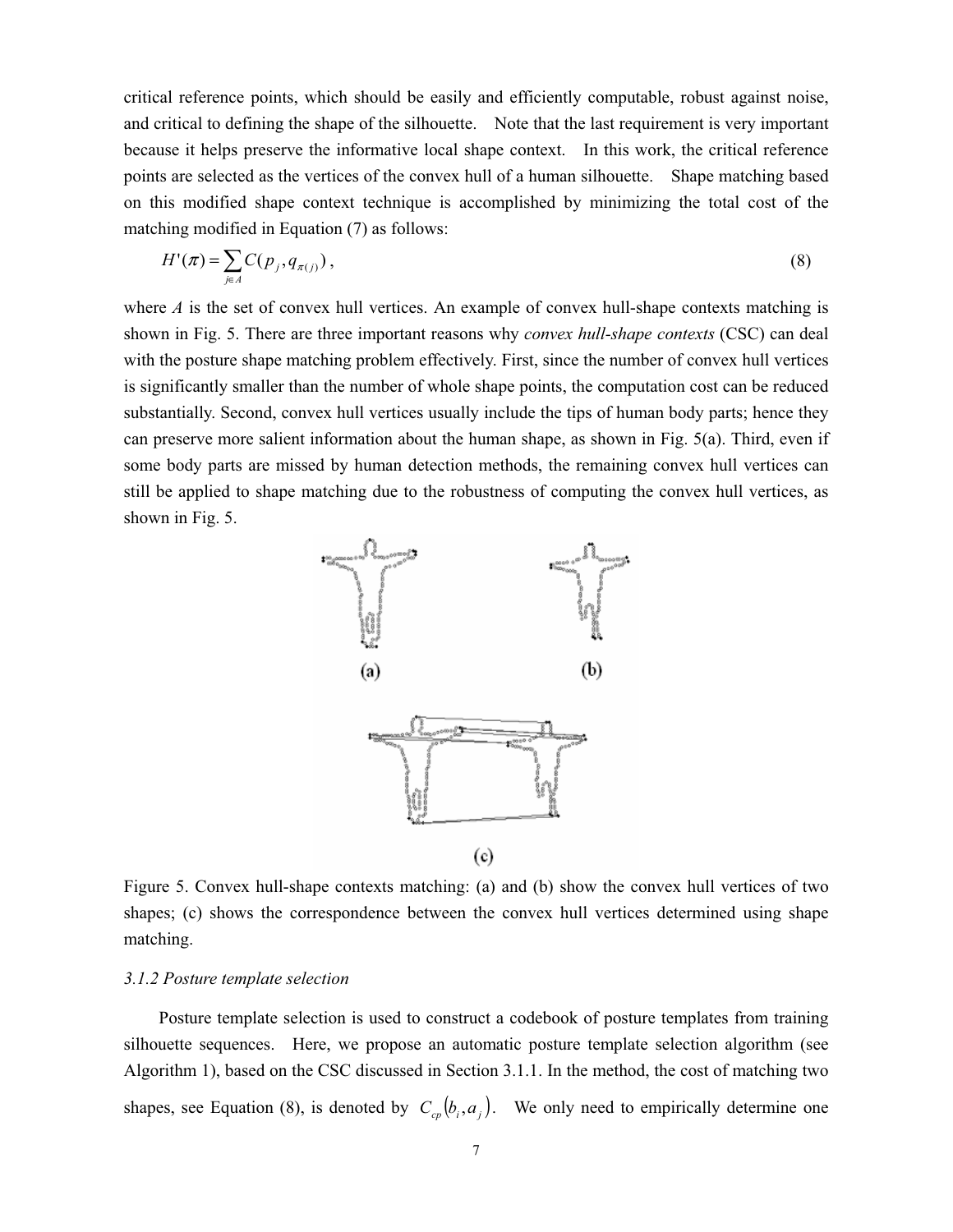threshold parameter  $\tau_c$  in our posture template selection method. This parameter determines whether a new training sample should be incorporated into the codebook.

Algorithm 1: Posture Template Selection Codebook of posture templates:  $A = \{a_1, a_2, ..., a_M\}$ Training sequence:  $T = \{t_1, t_2, ..., t_N\}$ for each  $t \in T$  do { if  $(A = \phi \text{ or } \min_{a \in A} C_{cp}(t, a) > \tau_{C}$ ) {  $A = A \cup \{t\}$  $M \leftarrow M+1$ } }

## *3.2 Human action sequence learning and recognition*

Using the posture templates codebook, an input sequence of postures  $\{b_1, b_2, ..., b_n\}$  can be converted into a symbol sequence  $\{a_{q(1)},...,a_{q(n)}\}$ , where  $q(i) = \arg\min_{j \in \{1,2,...,M\}} C_{cp}(b_i, a_j)$ . Thus, atomic action VLMMs can be trained by the method outlined in Section 2. These VLMMs are actually different order Markov chains. For simplicity, we transform all the high order Markov chains into first-order Markov chains by augmenting the state space. For example, the probability of a *di*-th order Markov chain with state space *S* is given by

$$
P(X_i = r_i \mid X_{i-d_i} = r_{i-d_i}, X_{i-d_i+1} = r_{i-d_i+1}, \cdots, X_{i-1} = r_{i-1}),
$$
\n
$$
(9)
$$

where  $X_i$  is a state in *S*. To transform the  $d_i$ -th order Markov chain into a first-order Markov chain, a new state space is constructed such that both  $Y_{i-1} = (X_{i-d_i}, \dots, X_{i-1}) = (r_{i-d_i} \dots r_{i-1})$  and

 $Y_i = (X_{i-d_{i-1}}, \dots, X_i) = (r_{i-d_{i-1}}, \dots, r_i)$  are included in the new state space. As a result, the high order Markov chain can be formulated as the following first-order Markov chain [9]

$$
P(X_i = r_i | X_{i-d_i} = r_{i-d_i}, X_{i-d_i+1} = r_{i-d_i+1}, \cdots, X_{i-1} = r_{i-1})
$$
  
= 
$$
P(Y_i = (r_{i-d_{i+1}+1} \cdots r_i) | Y_{i-1} = (r_{i-d_i} \cdots r_{i-1})).
$$
 (10)

Hereafter, we assume that every VLMM has been transformed into a first-order Markov model.

As mentioned in Section 2, two problems must be solved before the VLMM technique can be applied to the action recognition task, namely, the dynamic time warping problem and the lack of a model for observing noise. Note that the speed of the action affects the number of repeated symbols in the constructed symbol sequence: a slower action produces more repeat symbols. To eliminate this speed-dependent factor, the input symbol sequence is preprocessed to merge repeated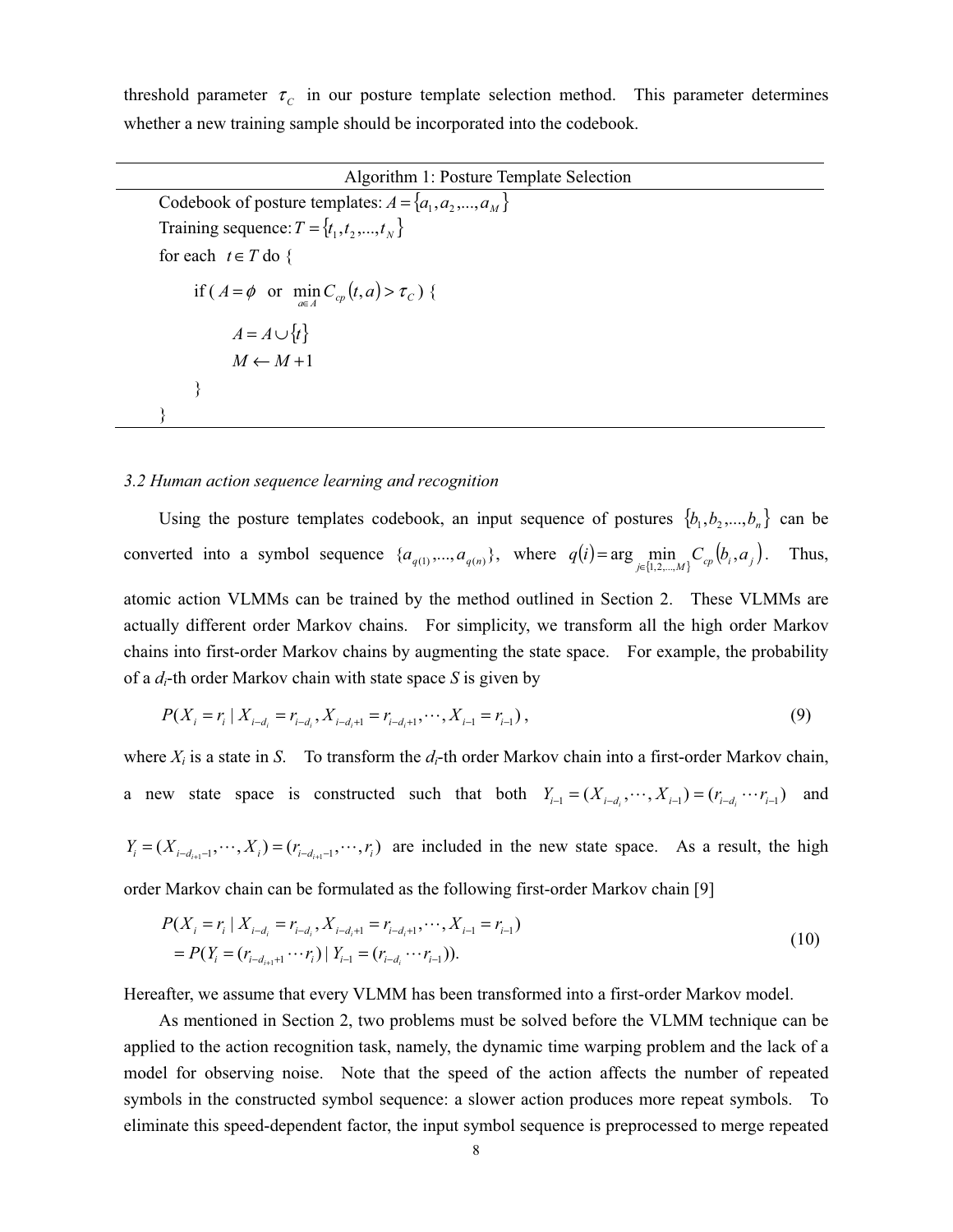symbols. VLMMs corresponding to different atomic actions are trained with preprocessed symbol sequences similar to the method proposed by Galata et al. [7]. However, this approach is only valid when the observed noise is negligible, which is an impractical assumption. The recognition rate of the constructed VLMMs is low because image preprocessing errors may identify repeated postures as different symbols. To incorporate a noise observation model, the VLMMs must be modified to recognize input sequences with repeated symbols. Let  $a_{ij}$  denote the state transition

probability from state *i* to state *j*. Initially,  $a_{ii}^{old} = 0$  because repeated symbols are merged into one symbol. Then, Equation (1) is used to update the probability of self-transition,  $(v_i)$  $(v_i | v_i) = \frac{N(v_i v_i)}{N(v_i)}$ *i*  $P_i^{new} = P(v_i | v_i) = \frac{N(v_i v_i)}{N(v_i)}$  $a_i^{new} = P(v_i | v_i) = \frac{N(v_i v_i)}{N(v_i)}$ , and the other transition probability is updated as  $a_{ij}^{new} = a_{ij}^{old} (1 - a_{ii}^{new})$ .

For example, if the input training symbol sequence is "AAABBAAACCAAABB," the preprocessed training symbol sequence becomes "ABACAB." The VLMM constructed with the original input training sequence is shown in Fig. 6(a); while the original VLMM and modified VLMM constructed with the preprocessed training sequence are shown in Figures.  $6(b)$  and  $6(c)$ , respectively.



Figure 6. (a) the VLMM constructed with the original input training sequence. (b) the original VLMM constructed with the preprocessed training sequence. (c) the modified VLMM, which includes the possibility of self-transition.

Next, a noise observation model is introduced to convert a VLMM into a HMM. Note that the output of a VLMM determines its state transition and vice versa because the states of a VLMM are observable. However, due to the image preprocessing noise, the symbol sequence corresponding to an atomic action includes some randomness. If, according to the VLMM, the output symbol is  $q_t$  at time *t*, then its posture template  $q_t$  can be retrieved from the codebook. The extracted silhouette image  $o_t$  will not deviate too much from its corresponding posture template *a*, if the segmentation result does not contain any major errors. Therefore, the CSC distance  $C_{cp}(o_t, a_t)$  between the image and the template will be close to zero. In this work, we

assume that the CSC distance has a Gaussian distribution, i.e.,  $(o_{t}, a_{t})$  $2\sigma^2$ , 2  $(o_t | q_t, \Lambda) = \frac{1}{\sqrt{2\pi}\sigma} e^{-\frac{C_{cp}(o_t)}{2\sigma}}$  $C_{cp}$   $(o_t, a_t$  $P(o_t | q_t, \Lambda) = \frac{1}{\sqrt{2}} e^{-\frac{(np(t))^{2}}{2\sigma^2}}$ .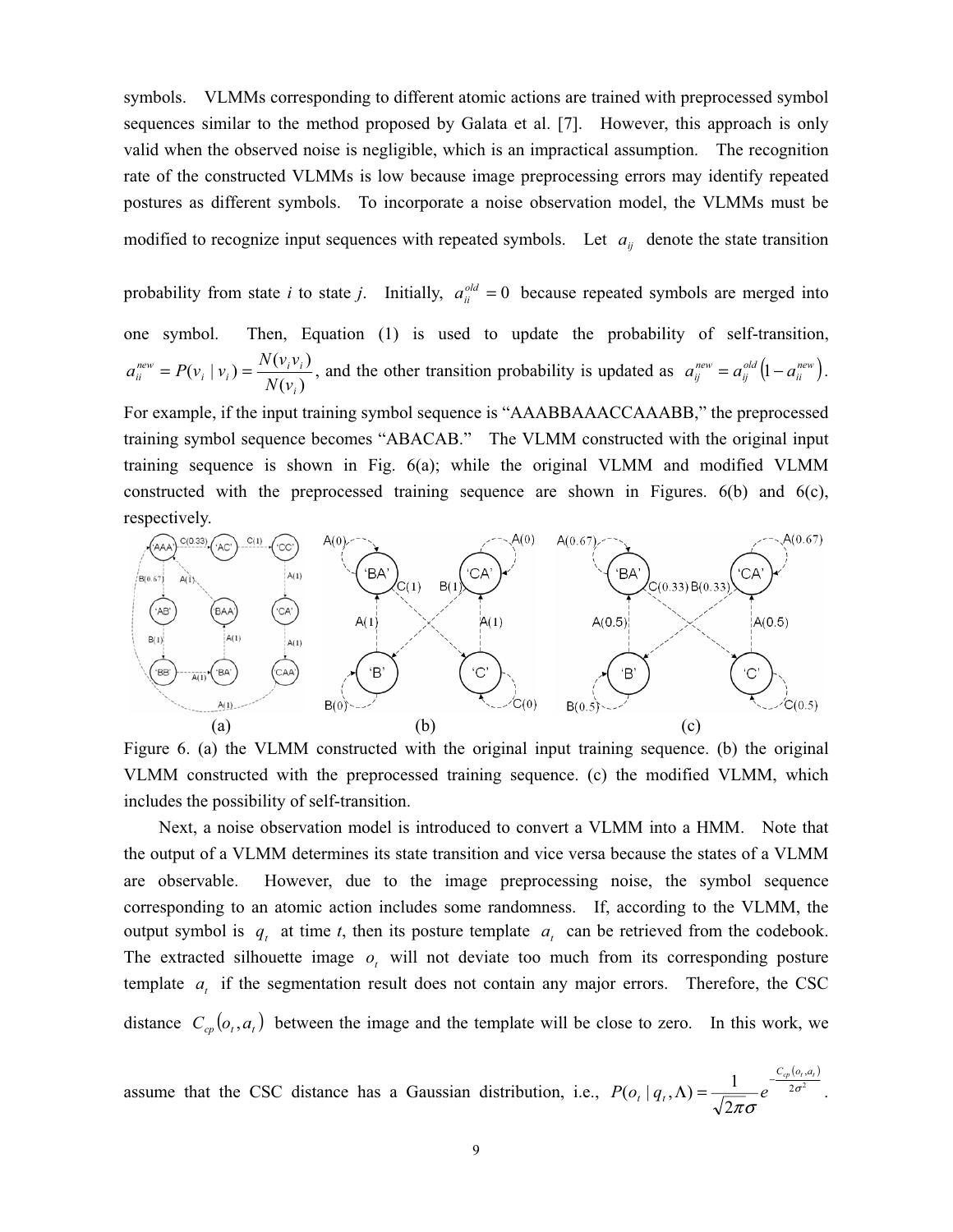Note that the VLMM has now been converted into a first-order Markov chain. If the VLMM's observation model is detached from the symbol of the state, then the VLMM becomes a standard HMM. The probability of the observed string of symbols,  $O = O_1O_2...O_T$ , for a given model  $\Lambda$ can be evaluated by the HMM forward/backward procedure with proper scaling [15]. Finally, the category  $i^*$  that maximizes the following equation is deemed to be the recognition result:

$$
i^* = \arg\max_i \log[P(O|\Lambda_i)].
$$
\n(11)

# **4. Experiments**

We conducted a series o f experiments to evaluate the effectiveness of the proposed method. The training data used in the experiments was a real video sequence comprised of approximately 900 frames with ten categories of action sequences. Some typical image frames are shown in Fig. 7. Using the posture template selection algorithm, a codebook of 75 posture templates (see Fig. 8), was constructed from the training data. The data was then used to build ten VLMMs, each of which was associated with one of the atomic actions shown in Fig. 7.

| Action sequence 1  |   |   |   |   |   |   |   |    |   |
|--------------------|---|---|---|---|---|---|---|----|---|
| Action sequence 2  |   |   |   |   |   |   |   |    |   |
| Action sequence 3  | 商 | め |   |   |   |   |   | 畝  |   |
| Action sequence 4  | w |   |   |   |   |   |   |    | n |
| Action sequence 5  |   | 応 |   |   |   |   |   | 小  |   |
| Action sequence 6  |   | m |   | m |   |   | D | n. |   |
| Action sequence 7  |   |   | 小 |   |   |   | 体 |    |   |
| Action sequence 8  |   | め | 庵 | Ъ | Æ | ь | 庵 | 协  |   |
| Action sequence 9  |   |   | A | А |   |   | Δ |    |   |
| Action sequence 10 |   |   |   |   |   |   |   |    |   |

Figure 7. The ten categories of atomic actions used for training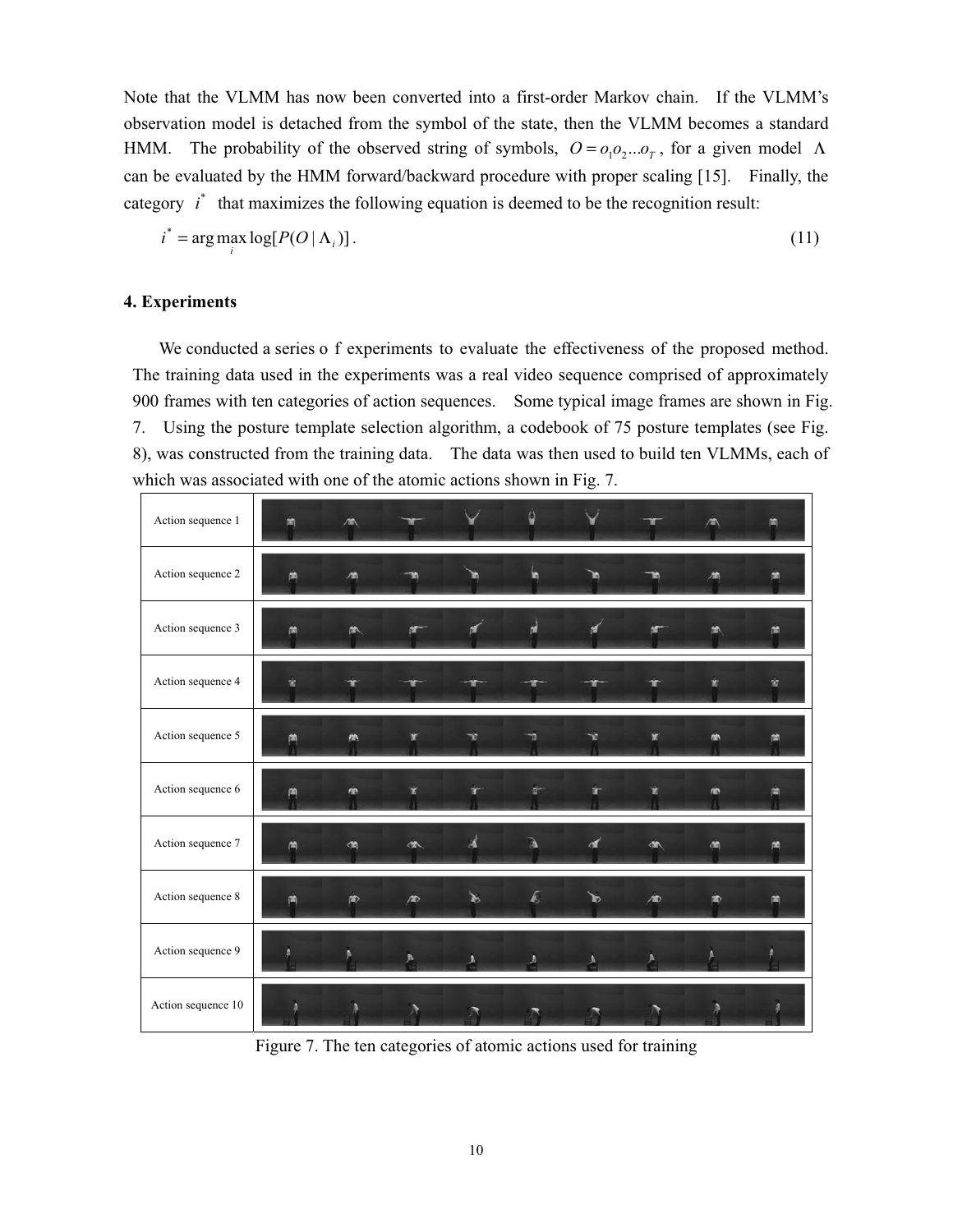

Figure 8. Posture templates extracted from the training data

The average log-likelihood of the training error computed with the training data is shown in Table 1. The results indicate that the proposed action recognition method can deal with the problem of human action recognition effectively. Next, a test video was used to assess the effectiveness of the proposed method. The test data was obtained from the same subject. Each atomic action was repeated four times, yielding a total of 40 action sequences. The proposed method achieved a 100% recognition rate for all the test sequences.

|  |  |  | Table 1. The results of atomic action recognition using the training data |  |
|--|--|--|---------------------------------------------------------------------------|--|
|  |  |  |                                                                           |  |

| <b>WILMM</b><br>Recognition<br>rate (%)<br>Action | ı        | $\mathfrak{p}$ | 3        | 4        | 5        | 6        |          | 8        | 9        | 10       |
|---------------------------------------------------|----------|----------------|----------|----------|----------|----------|----------|----------|----------|----------|
| ı                                                 | $-4.068$ | $-5.612$       | $-5.665$ | $-5.889$ | $-5.538$ | $-5.346$ | $-6.541$ | $-6.599$ | $-6.296$ | $-6.412$ |
| 2                                                 | $-4.969$ | $-3.85$        | $-6.071$ | $-5.954$ | $-6.18$  | $-6.012$ | $-5.945$ | $-6.101$ | -6.391   | $-6.535$ |
| 3                                                 | $-5.243$ | $-5.905$       | $-3.926$ | $-5.532$ | $-5.227$ | $-5.123$ | $-6.008$ | $-6.055$ | $-6.537$ | $-6.269$ |
| 4                                                 | $-5.467$ | $-5.894$       | $-5.657$ | $-3.959$ | $-5.288$ | $-5.528$ | $-6.078$ | $-6.115$ | $-6.433$ | $-6.454$ |
| 5                                                 | $-5.084$ | $-5.927$       | $-5.443$ | $-5.19$  | $-3.975$ | $-5.59$  | $-6.033$ | $-6.165$ | $-6.373$ | $-6.1$   |
| 6                                                 | $-5.235$ | $-5.997$       | $-5.246$ | $-5.83$  | $-5.909$ | $-3.98$  | $-6.261$ | $-6.232$ | $-6.519$ | $-6.589$ |
|                                                   | $-7.125$ | $-6.467$       | $-6.949$ | $-6.956$ | $-6.711$ | $-6.928$ | $-3.734$ | $-4.072$ | $-6.627$ | $-6.605$ |
| 8                                                 | $-7.138$ | $-6.463$       | $-6.942$ | $-6.716$ | $-6.941$ | -6.664   | $-4.026$ | $-3.734$ | $-6.585$ | $-6.603$ |
| 9                                                 | -6.664   | $-6.948$       | $-7.084$ | $-6.937$ | $-6.659$ | $-6.906$ | $-6.515$ | $-6.478$ | $-3.891$ | $-5.775$ |
| 10                                                | $-7.252$ | $-7.345$       | $-6.787$ | $-7.424$ | $-7.027$ | $-7.547$ | $-6.797$ | $-6.804$ | $-6.331$ | $-3.842$ |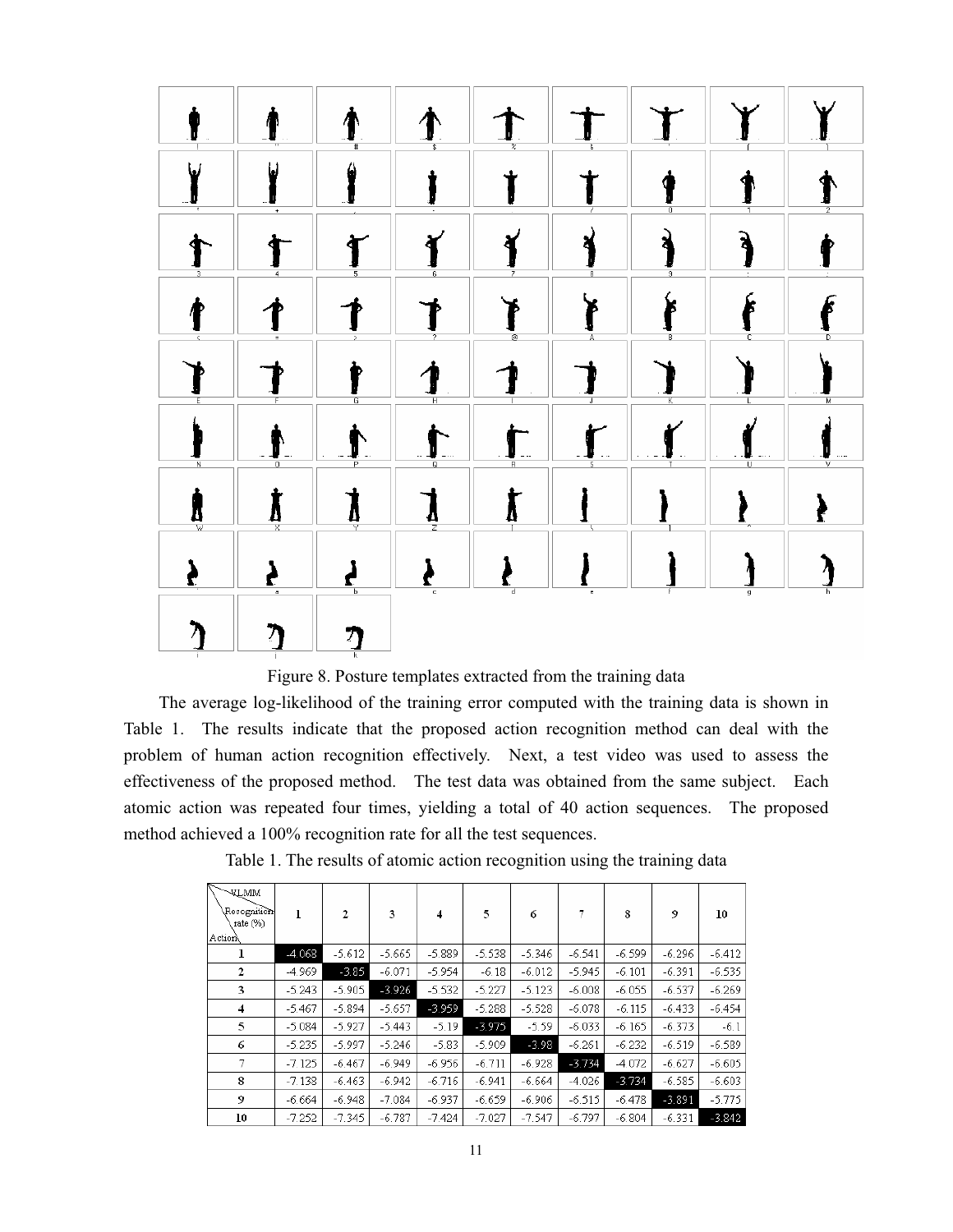In the second experiment, test videos of nine subjects (see Fig. 9) were used to evaluate the performance of the proposed method. Each person repeated each action five times, so we had five sequences for each action and each subject, which yielded a total of 450 action sequences. For comparison, we also tested the performance of the HMM method in this experiment. The HMMs we used were fully connected models. The number of states for each HMM was assigned as the number of states of the corresponding learned VLMM. Table 2 compares our method's recognition rate with that of the HMM method computed with the test data from the nine subjects. Our method clearly outperforms the HMM method. Note that the recognition rate of action 4 is the worst of the group. Figure 10(a) shows some typical incorrectly-labeled input postures of a subject exercising action 4. The computed incorrect posture templates are shown in Fig. 10(b). Comparison of the posture template sequences of the incorrectly recognized action with those of actions 1 and 2 in Fig. 7 shows the cause of the recognition error: the way this subject exercise action 4 are different from the training sample. To cope with this subject-dependent motion pattern discrepancy, we will have to use more training data of different subjects to train the recognition system to improve the recognition rate.



Figure 9. Nine test subjects

Table 2. Comparison of our method's recognition rate with that of the HMM computed with the test data from the nine subjects

| Actions    |       |       |     |       |       |     |           |       |     | 10  |
|------------|-------|-------|-----|-------|-------|-----|-----------|-------|-----|-----|
| Our method | 88.89 | 100   | 100 | 84.44 | 100   | 100 | .78<br>97 | 100   | 100 | 100 |
| HMM        | 88.89 | 86.67 | 100 | 77.78 | 97.78 | 100 | 88.89     | 95.56 | 100 | 100 |





Figure 10. One of the sequences has been recognized incorrectly: (a) some typical incorrectly labeled postures, (b) the corresponding incorrect posture templates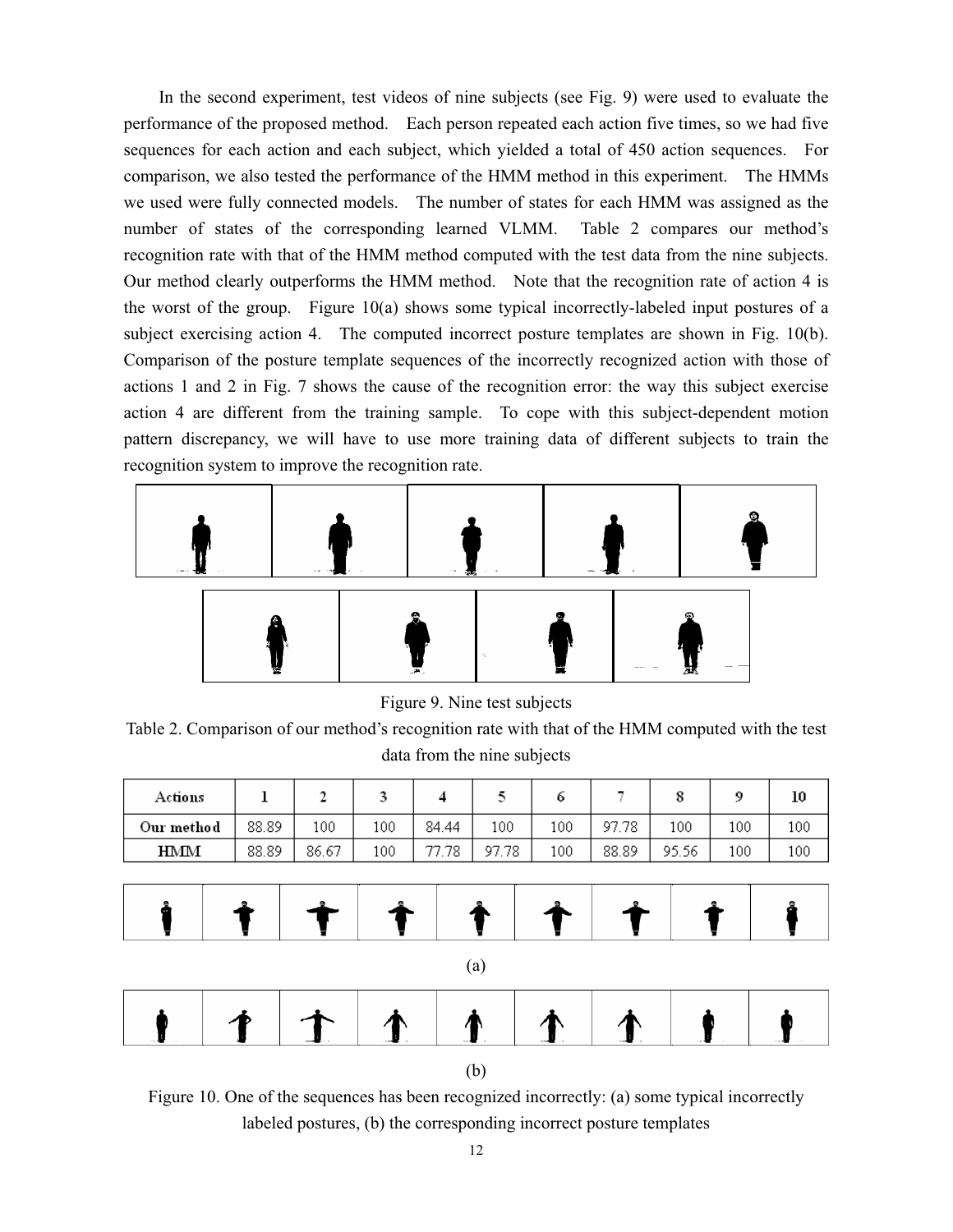#### **5. Conclusion**

We have proposed a framework for understanding human atomic actions using a language modeling approach. The framework comprises two modules: a posture labeling module, and a VLMM atomic action learning and recognition module. We have developed a simple and efficient posture template selection algorithm based on a modified shape context matching method. A codebook of posture templates is created to convert the input posture sequences into discrete symbols so that the language modeling approach can be applied. The VLMM technique is then used to learn and recognize human action sequences. Our experiment results demonstrate the efficacy of the proposed system.

#### **References**

- [1] J. K. Aggarwal and Q. Cai, "Human motion analysis: a review," *Computer Vision and Image Understanding*, Vol. 73, No. 3, pp. 428- 440, 1999.
- [2] S. Belongie, J. Malik, and J. Puzicha, "Shape matching and object recognition using shape contexts," *IEEE Transactions on Pattern Analysis and Machine Intelligence*, Vol. 24, No. 24, pp. 509- 522, 2002.
- [3] A. F. Bobick and Y. A. Invanov, "Action recognition using probabilistic parsing," *Proceedings of IEEE Conference on Computer Vision and Pattern Recognition*, Santa Barbara, California, pp. 192- 202, 1998.
- [4] D. Y. Chen, S. W. Shih, and H. Y. Mark Liao, "Atomic human action segmentation using a spatio-temporal probabilistic framework," Proceedings of IEEE International Conference on Intelligent Information Hiding and Multimedia Signal Processing, Pasadena, CA, pp. 327- 330, 2006.
- [5] R. T. Collins, A. J. Lipton, and T. Kanade, "Introduction to the special section on video surveillance," *IEEE Transaction on Pattern Analysis and Machine Intelligence*, Vol. 22, No. 8, pp. 745- 746, 2000.
- [6] W. B. Croft and J. Lafferty, *Language Modeling for Information Retrieval*, Kluwer Academic Publishers, Norwell, MA, 2003.
- [7] A. Galata, N. Johnson, and D. Hogg, "Learning variable-length Markov models of behavior," *Computer Vision and Image Understanding*," Vol. 81, No. 3, pp. 398- 413, 2001.
- [8] D. M. Gavrila, "The visual analysis of human movement: a survey," *Computer Vision and Image Understanding*, Vol. 73, No. 1, pp. 82- 98, 1999.
- [9] Peter Guttorp, *Stochastic Modeling of Scientific Data*, London: Chapman and Hall/CRC, 1995.
- [10] I. Guyon and F. Pereira, "Design of a linguistic postprocessor using variable memory length Markov models," *Proceedings of International Conference on Document Analysis and Recognition*, Montréal, Canada, pp. 454- 457, 1995.
- [11] F. Jelinek, *Statistical Methods for Speech Recognition*, Cambridge, Mass.: MIT Press, 1998.
- [12] H. Miyamori and S. Iisaku, "Video annotation for content-based retrieval using human behavior analysis and domain knowledge," *Proceedings of IEEE International Conference on*